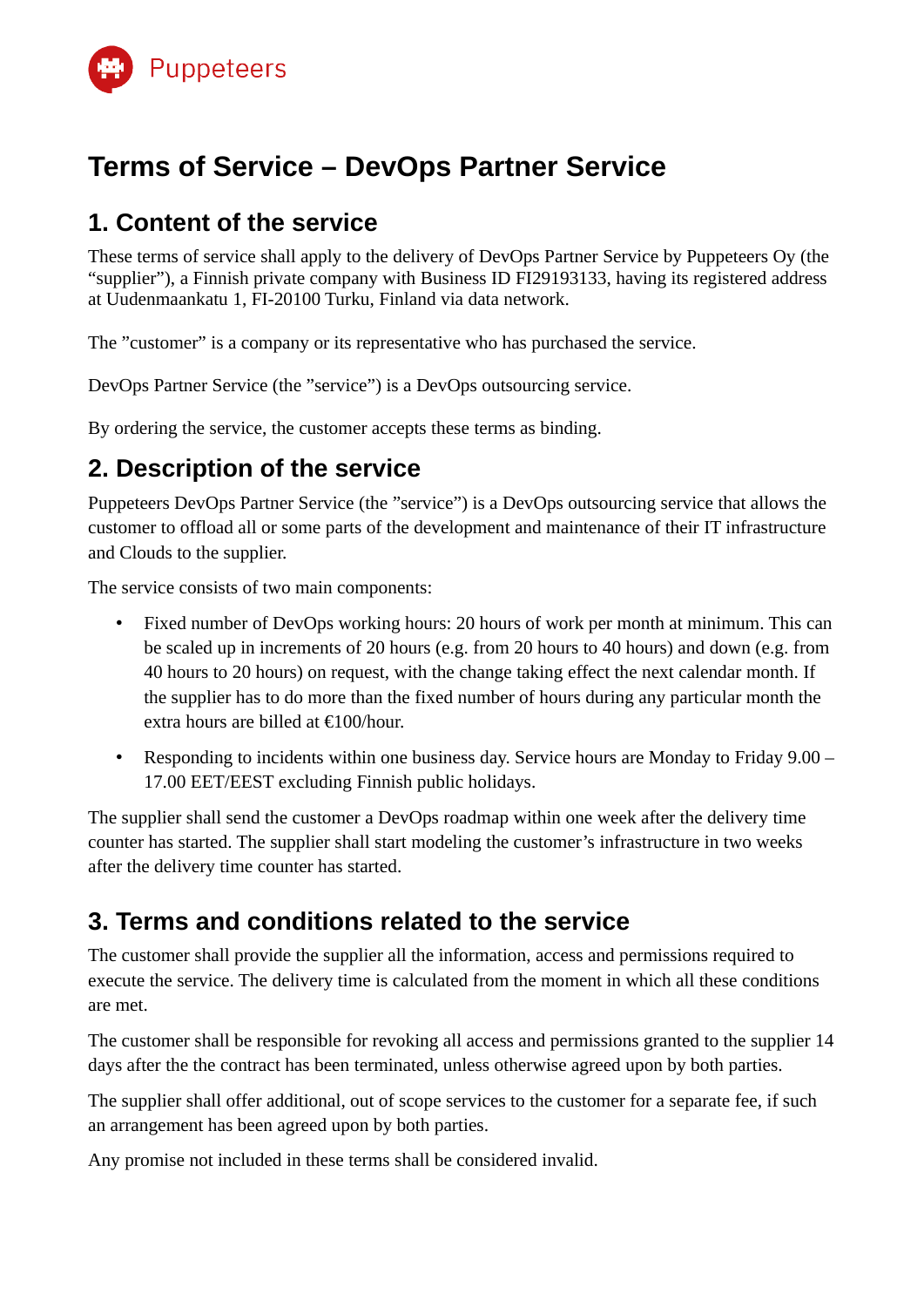

#### **4. Price and payment terms**

The price of the service is €1,999.00 per month excluding VAT. This price includes 20 hours of work per month. Extra hours on top of the agreed upon monthly fixed quota cost €100/hour excluding VAT.

The supplier shall invoice for the services following their performance. The invoicing period is calendar month and the invoicing takes place on the first day of the following month. The payment terms are 14 days net from the date of invoice. Interest on delayed payments accrues in accord with the Interest Act.

### **5. Terms and cancellation/termination of the service**

An agreement comes into effect when the customer has expressed their will to purchase the service by filling out the order form on the supplier's website, or after the customer has shared the equivalent information with the supplier via email or in a meeting.

The supplier has the right to cancel the service if it has not received all the information, access and permissions required to execute the service within 14 days after the agreement has come into effect.

The customer has the right to cancel the agreement within the first month by email at [partners@puppeteers.net](mailto:partners@puppeteers.net). The email shall contain:

- name of the customer's company and the contact person
- name of the service to be cancelled
- date of the cancellation
- optional: reason for the cancellation

The service will be terminated as soon as the cancellation email has been received. In case the service was cancelled within the first month, the supplier will not invoice the customer.

The customer has the right to keep the service results as they are at the moment of the cancellation.

# **6. Validity of agreement**

These terms shall remain in force until further notice. The period of notice for both parties is three months. The period of notice shall be calculated from the last day of the month during which notice of termination has been given.

# **7. Confidentiality**

Each party shall keep in confidence all material and information received from the other party and marked as confidential or which should be understood to be confidential, and may not use such material or information for any purposes other than those set out in the terms.

This confidentiality obligation shall survive the termination of the agreement.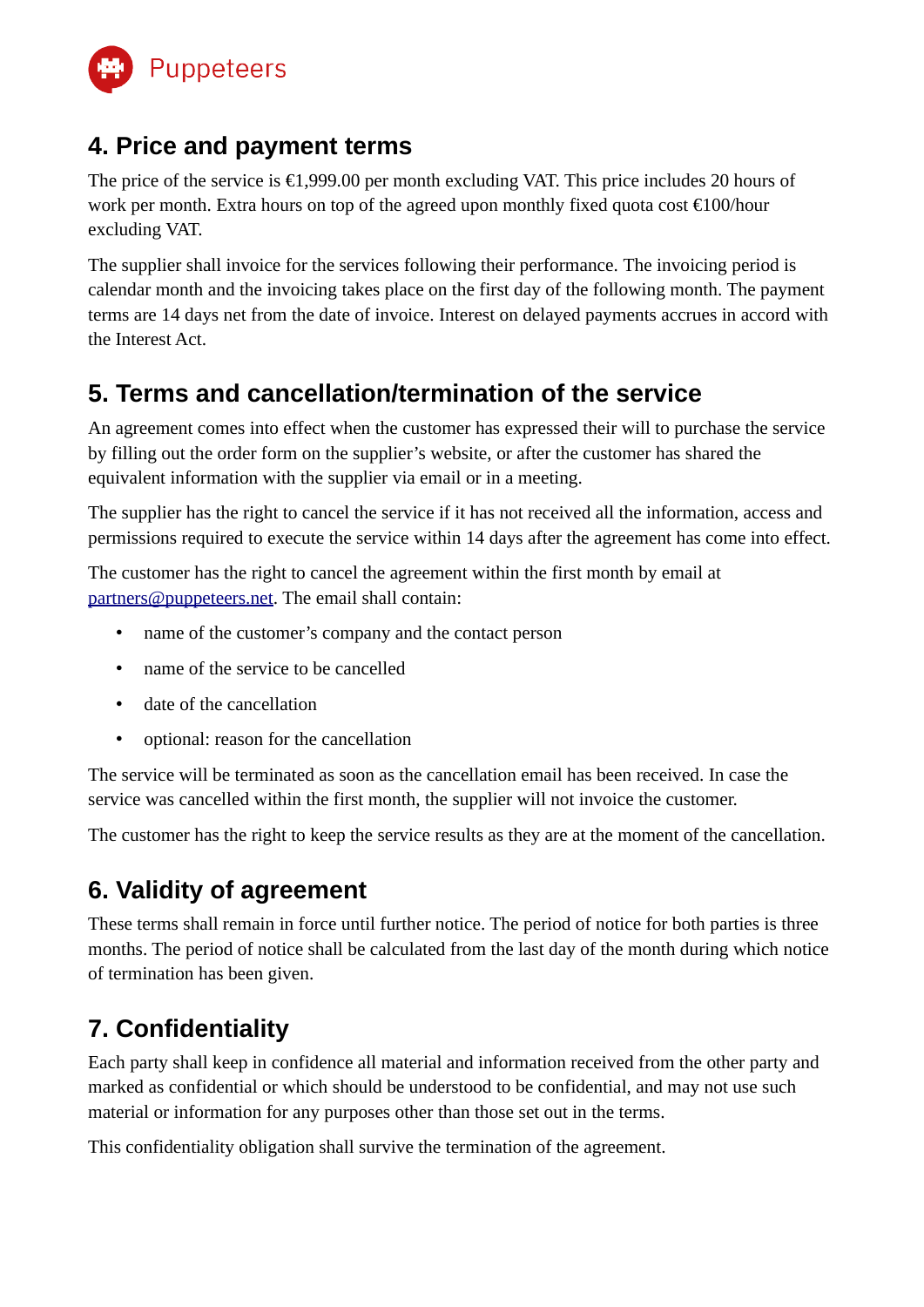

### **8. Liability for damages and limitation of liability**

The supplier is not liable for the further use of the deliverables. The supplier shall however offer a paid service for further using and developing the deliverables.

The supplier shall not be liable for the customer for any indirect or consequential damage. Indirect or consequential damage shall mean, inter alia, loss of profits or damage caused due to decrease or interruption in turnover or production.

The limitations of liability shall not apply to liability caused by breach of section 6 (confidentiality) or willful conduct or gross negligence.

The maximum liability of the service for damages is limited to the price of the service.

### **9. Force majeure**

Neither party shall be liable for delay and damage caused by an impediment beyond the party's control and which the party could not have reasonably taken into account at the time of conclusion of the agreement and whose consequences the party could not reasonably have avoided or overcome. Such force majeure events shall include, if not proven otherwise, inter alia, war or insurrection, pandemia, earthquake, flood or other similar natural catastrophe, interruptions in general traffic, data communication or supply of electricity, import or export embargo, strike, lockout, boycott or other similar industrial action. A strike, lockout, boycott and other similar industrial action shall also be considered, if not proven otherwise, a force majeure event when the party concerned is the target or a party to such an action.

A force majeure event suffered by a subcontractor of a party shall also be considered a force majeure event in relation to the party if the work to be performed under subcontracting cannot be done or acquired from another source without incurring unreasonable costs or significant loss of time.

Each party shall without delay inform the other party in writing of a force majeure event and the termination of the force majeure event.

#### **10. Rights and customer's data**

The customer shall have full user rights to the deliverables. The copyright and all other intellectual property rights of the deliverables shall belong to the supplier.

The supplier's responsibility to store the customer's data terminates 90 days from delivery, after which the supplier shall destroy the customer data from their information systems, unless the customer has requested to keep it and/or the parties have continued their co-operation.

## **11. Amendments of the terms**

The supplier shall have the right to modify these terms of service unilaterally by informing the customer by email after the agreement has come into effect. If after receiving such a notice the customer does not want continue using the service, the service may be interrupted immediately. In